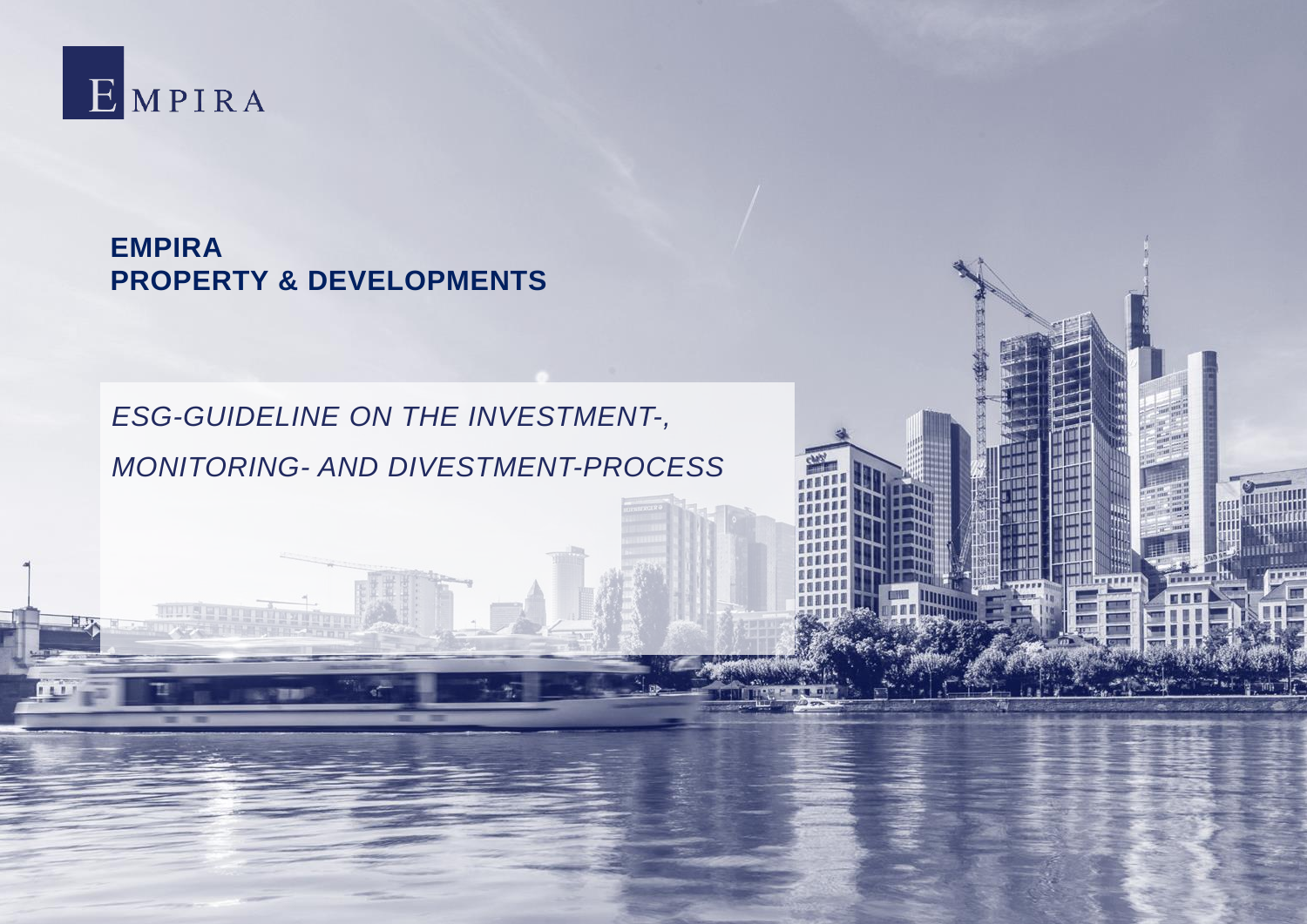

# Non-financial investment objective(s)

*The Empira Group bases its holistic actions on the principles of the UN PRI and the UN Sustainable Development Goals*

#### **As a signatory of the UN PRI, Empira has committed itself to the following non-financial goals**

- **Principle 1:** We will incorporate ESG issues into investment analysis and decision-making processes.
- **Principle 2:** We will be active owners and incorporate ESG issues into our ownership policies and practices.
- **Principle 3:** We will seek appropriate disclosure on ESG issues by the entities in which we invest.
- **Principle 4:** We will promote acceptance and implementation of the Principles within the investment industry.
- **Principle 5:** We will work together to enhance our effectiveness in implementing the Principles.
- **Principle 6:** We will each report on our activities and progress towards implementing the Principles.

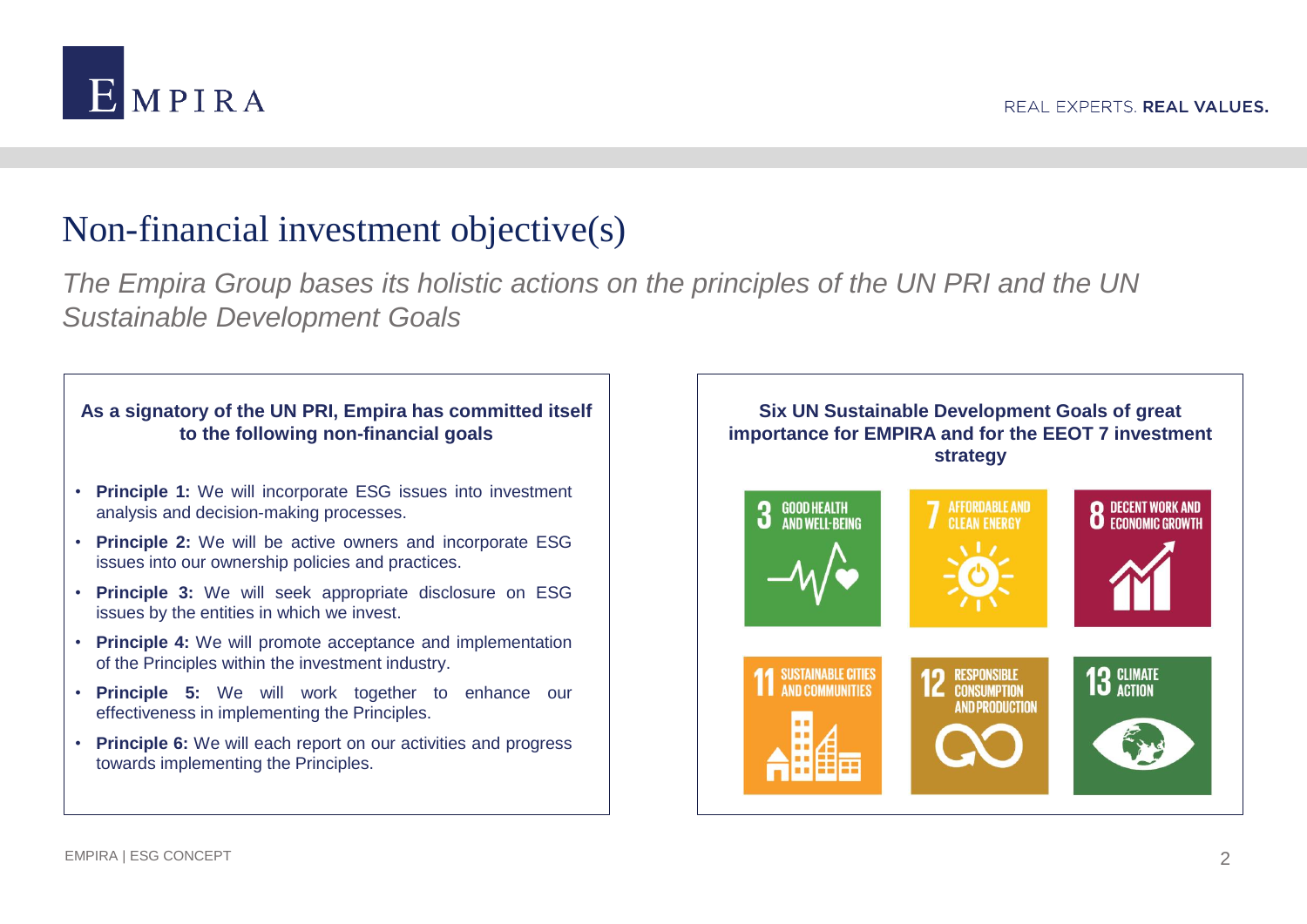

# ESG Investing Research

## *Dedicated Research capacities*



The Empira Group has the ability to conduct its own targeted research initiatives and will use these skills to deepen its own understanding of the intersections between the real estate industry, society, the environment and responsible corporate governance.





EMPIRA (2019), Where are Residential Real Estate Investments Particularly sustainable?

EMPIRA | ESG CONCEPT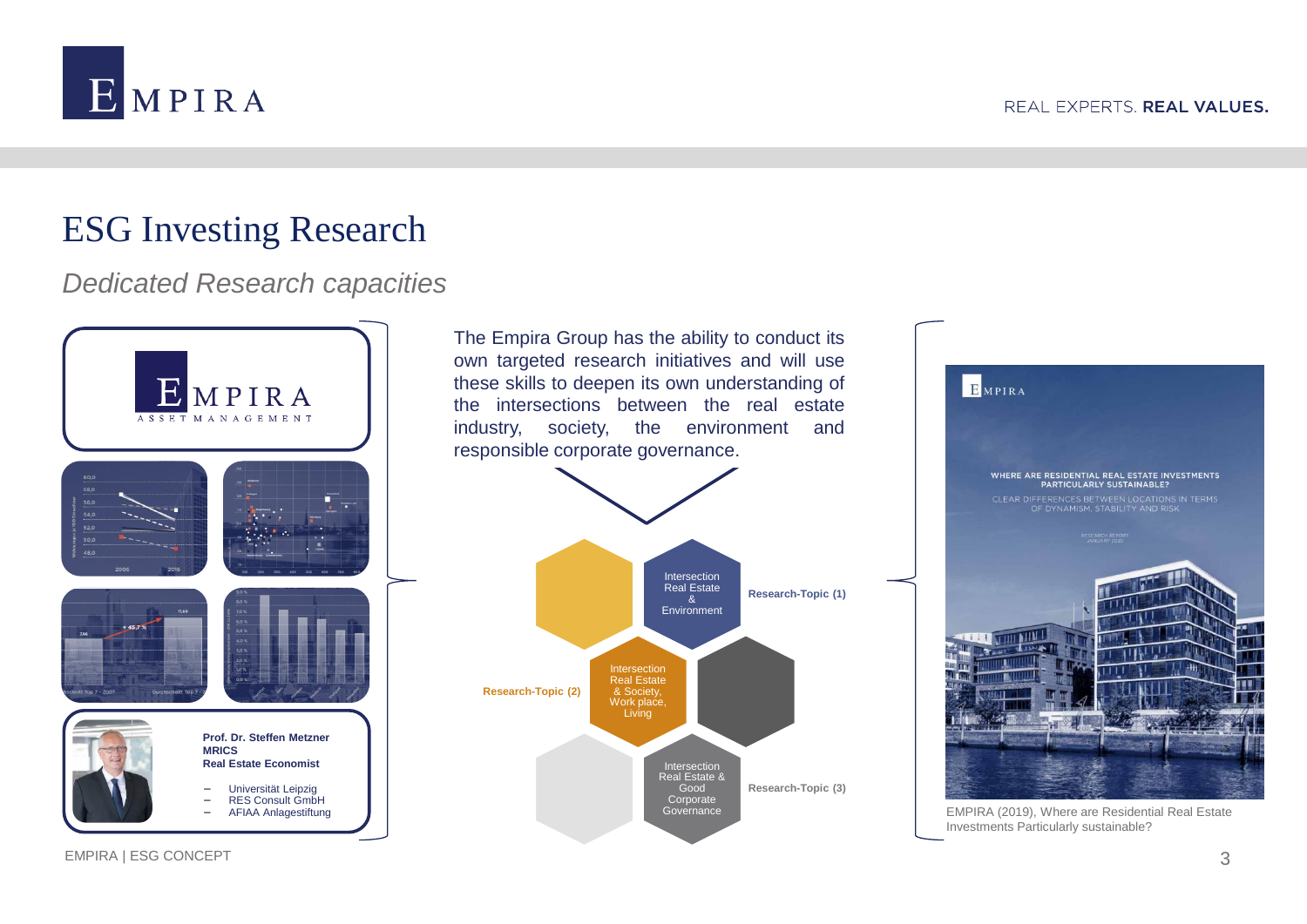

# Construction of the Universe

### Investment Opportunities

## Applied ESG criteria (negative screening),

**i.e., the following real estate / real estate property developments are excluded;**

- Real estate and property developments which are in connection with the extraction of fossil energy sources (including filling stations and coal-fired power stations) and nuclear energy
- Real estate and property developments which are already encumbered (including contaminated land with contaminated sites, buildings with contaminated construction material (asbestos etc.))
- **Possible tenants or possible contractors that are connected with** violations of human and labor rights will not be considered
- **Possible tenants for the commercial property which are related to** gambling and pornography will not be considered

## Applied acquisition profile,

**i.e., the following parameters form the basic structure of the investment strategy;**

- **Geographic markets;** Germany, A-cities (incl. metropolitan areas), Bcities, state capitals, university cities, cities > 200,000 inhabitants, Austria
- **Micro-locations;** preferred central locations, CBD, sound infrastructure, positive population trend, aspiring locations
- **Type of property;** residential, office, retail, retail parks, light industrial, business premises
- **Other**; full ownership, asset and share deal possible, takeover of loans possible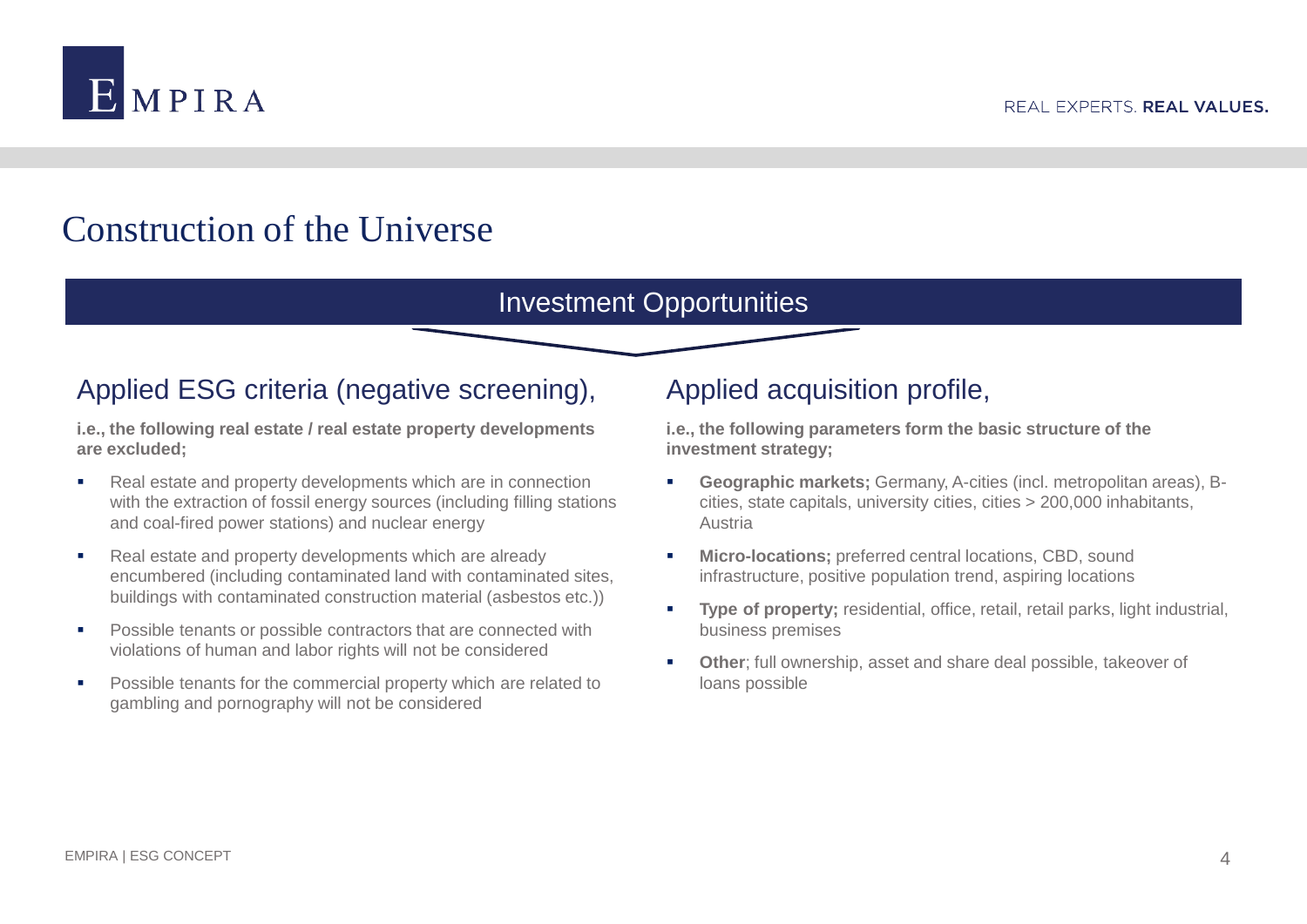

## Investment Decision

*EMPIRA implements a rigorous investment decision process in which ESG factors contribute to the decision-making process*

### **Envisaged ESG integration,**

**i.e., the following topics will be assessed and considered within the investment decision / due diligence process;**

#### **Environmental**;

- property within a safe and secure area (natural hazards such as earthquake hazards, flooding)
- **avoiding of exposure to** radiation / electro smog / radon concentration
- **•** reduction of CO2 emission by consideration of mobility offers (car sharing, bicycle offers, electro scooters)
- enhanced waste-management in the construction and during leasing (composting, waste, recycling)

#### **Social;**

#### **Governance;**

- basic services (schools, childcare) in the neighborhood
- **sufficient shopping facilities for** daily supply
- accessibility/connection to public transport
- State of the art indoor air supply (solvent emissions, air pollution with nitrogen oxides and fine dust)
- local recreation facilities nearby
- reduction of noise pollution
- access to medical care/hospitals
- strict compliance with the
- decision-making powers of the bodies involved in the investment decision
- assessing the organizational setup of the investment structure
- review of the compliance structure of the parties involved
- **•** review of existing reporting and incident management processes of the parties involved
- review and implementation of processes and structures that promote good corporate governance



**Due Diligence-Workstream** (Commercial, Technical, Legal & Tax Due Diligence Reports)